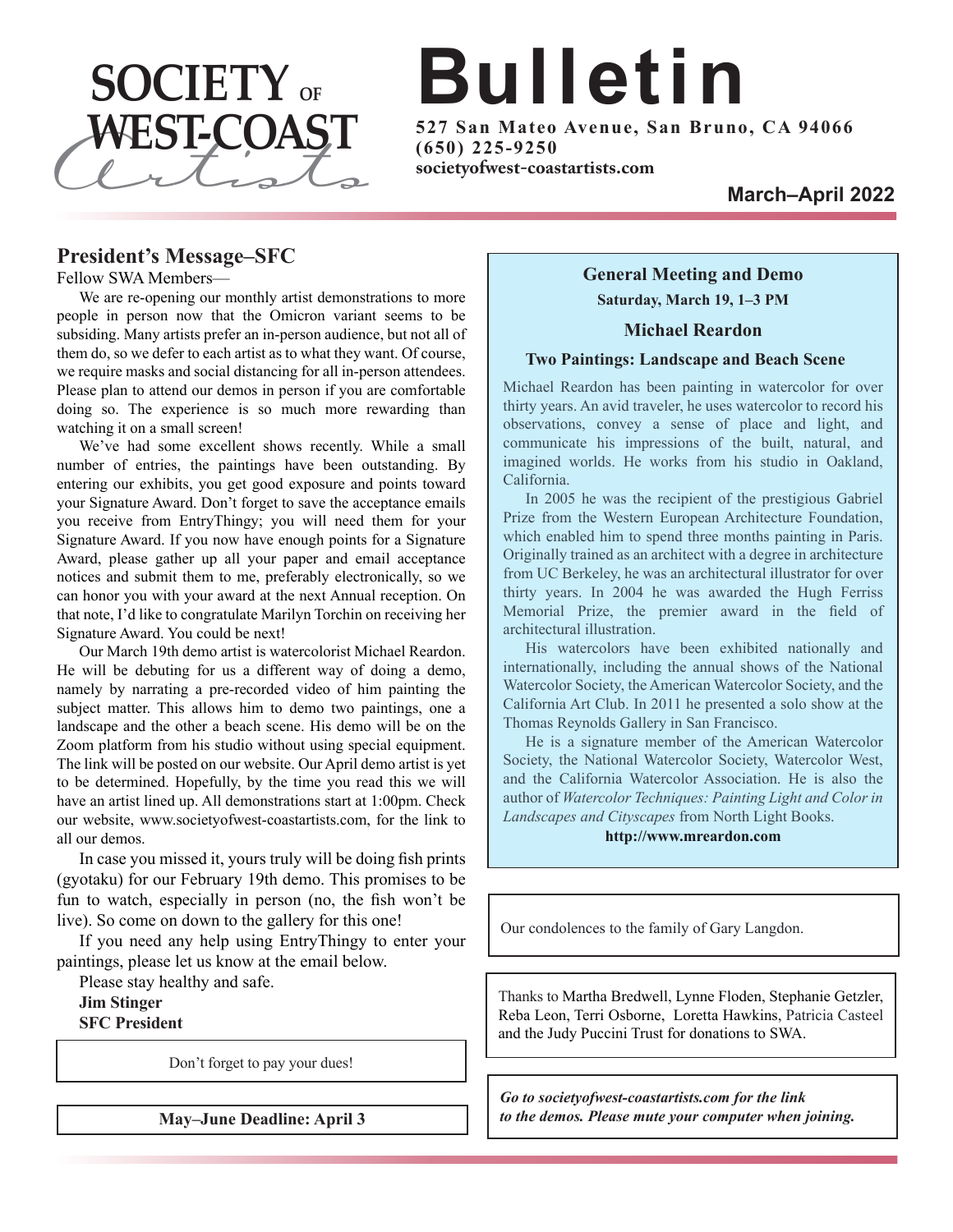### **President's Message–SJVC**

#### Members,

We've started February with an Exhibition at the Fresno Arts Council. We'll be celebrating the show during Art Hop on Thursday, February 3rd. Old friends have shared their artwork as well as our new friends. <sup>I</sup> feel it is <sup>a</sup> start of <sup>a</sup> wonderful year with our new members and new experiences.

Members, if you haven't paid your dues yet, <sup>p</sup>lease send them as soon as possible. Your dues help suppor<sup>t</sup> the operating costs of our organization.

We are saddened to announce the passing of Gary Langdon, <sup>a</sup> long time SWA member. Gary was an extraordinary artist and teacher. He was <sup>a</sup> grea<sup>t</sup> influence in the art community of Fresno and an inspiration to all of us that knew him.

Thank you all for your dedication to the Arts. We are <sup>p</sup>lanting seeds for the next generation of artists.

Jesus Sepulveda SJVC President

### **SWA–SJVC February Show Awards**

| <b>Best of Show</b>                          | John Atmajian                                    | <b>Palm Village</b><br>WC                      |  |  |
|----------------------------------------------|--------------------------------------------------|------------------------------------------------|--|--|
| Oil/Acrylic<br><b>1st Place</b><br>2nd Place | <b>Jesus Sepulveda</b><br><b>Maxine Fargason</b> | <b>Curious Bovine</b><br><b>Laurie and Gia</b> |  |  |
| Watercolor                                   |                                                  |                                                |  |  |
| <b>1st Place</b>                             | <b>Karen Johnson</b>                             | <b>A Conversation of Figs</b>                  |  |  |
| 2nd Place                                    | <b>Nancy Tan</b>                                 | <b>Sunday in the Park</b>                      |  |  |
| <b>Non-Representational</b>                  |                                                  |                                                |  |  |
| <b>1st Place</b>                             | <b>Deborah Pepin</b>                             | <b>Sticks and Stones</b>                       |  |  |
| 2nd Place                                    | <b>Nancy Tan</b>                                 | <b>Wind Song</b>                               |  |  |
| 3rd Place                                    | <b>Marilyn Torchin</b>                           | <b>Black Hole</b>                              |  |  |
| <b>Pastel</b>                                |                                                  |                                                |  |  |
| <b>1st Place</b>                             | <b>Deborah Pepin</b>                             | <b>Morning Golden Light</b>                    |  |  |
| 2nd Place                                    | <b>Chris Hays</b>                                | <b>Light Play</b>                              |  |  |
| <b>Mixed Media</b>                           |                                                  |                                                |  |  |
| <b>1s Place</b>                              | <b>Denise McGill</b>                             | Rooster 2                                      |  |  |
|                                              |                                                  |                                                |  |  |
|                                              |                                                  |                                                |  |  |
|                                              | January-February Exhibit Winners                 | 4                                              |  |  |
| <b>Exhibit Winners Paintings</b><br>5        |                                                  |                                                |  |  |
| 7<br><b>SJVC February Show Paintings</b>     |                                                  |                                                |  |  |

#### **SAN FRANCISCO CHAPTER CONTACTS SFC President/**

| ul v i itolutill               |                        |              |
|--------------------------------|------------------------|--------------|
| <b>Signature Awards/</b>       |                        |              |
| <b>Demos</b>                   | <b>Jim Stinger</b>     | 650-493-6043 |
| <b>1st Vice President</b>      | <b>Guy Magallanes</b>  | 650-575-9158 |
| 2nd Vice President             | <b>Yvonne NewHouse</b> | 650-504-5559 |
| <b>Recording Secretary/</b>    |                        |              |
| Director of Exhibits/          |                        |              |
| Membership /                   |                        |              |
| <b>Corresponding Secretary</b> | <b>Carrie Drilling</b> | 650-692-8998 |
| Treasurer/                     |                        |              |
| <b>Gallery Coordinator</b>     | <b>Sharon Harris</b>   | 650-307-2431 |
| <b>Publicity</b>               | Leona Marini           |              |
| <b>Web Master</b>              | <b>Sherry Vockel</b>   | 650-922-7474 |
| <b>Bulletin</b>                | Laura Johnson          | 650-533-1239 |
|                                |                        |              |

**SFC** *Center Hours: 11–3, Wednesday–Saturday*

#### **SAN JOAQUIN CHAPTER CONTACTS**

| <b>SJVC President</b>     | Jesus Sepuleda         | 559-438-7633 |
|---------------------------|------------------------|--------------|
| <b>1st Vice President</b> | Linda Lamb             | 559-275-1597 |
| <b>2nd Vice President</b> | <b>Rudy Murietta</b>   | 559-709-0486 |
| <b>Secretary</b>          | <b>Shirlee Rehart</b>  | 559-436-4552 |
| <b>Phone/Membership</b>   | <b>Maxine Fargason</b> | 559-439-4403 |
| <b>Treasurer</b>          | <b>Denise McGill</b>   | 559-229-3025 |

### **SCHEDULE OF EVENTS**

**SAN FRANCISCO CHAPTER**

**February–March Exhibit February 16–March 25** March<br>5-6 **5-6 Lillian Wu Workshp 19 Board Meeting/Michael Reardon Demo April Exhibit March 30–April 22 April 16 Board Meeting/Nancy Crookston Oil Demo 25–May 10 San Mateo School District Show**

Please inform the board if you know of members who are ill or have passed away or have lost family members.

People's Choice Award for the November/December 2021 Exhibit: "Koala," a pastel by Barbara Alger SWA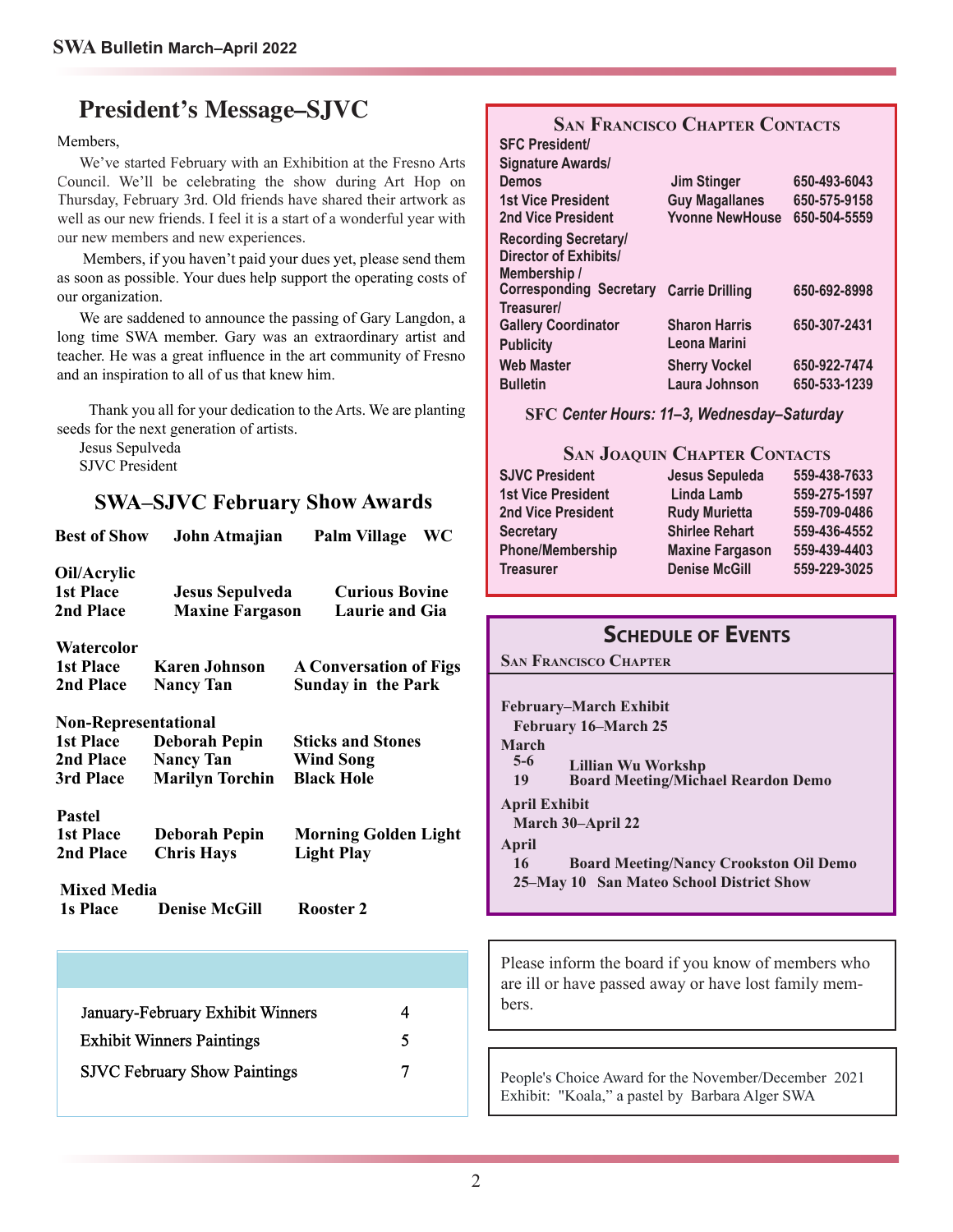|                                                                  | <b>2022 SWA Exhibit Schedule</b>                                                                                                                                                                                           |  |  |  |
|------------------------------------------------------------------|----------------------------------------------------------------------------------------------------------------------------------------------------------------------------------------------------------------------------|--|--|--|
| <b>January 2, 2022/December 31, 2022</b>                         |                                                                                                                                                                                                                            |  |  |  |
| <b>SWA Board Meeting/Demo</b><br><b>January/February Exhibit</b> | <b>January 15 Zoom</b><br>January 12 - February 11 Call for entry 12/7/21. Closed 1/1/22 Juried 1/4 and 1/5<br>Delivery 1/7, 11-3pm or 1/8, 10-1pm. After 1pm judging for awards.                                          |  |  |  |
| <b>February/March Exhibit</b>                                    | February 16 – March 25 Call for entry 1/11. Closed 2/6/22. Juried 2/8 and 2/9.<br>Delivery 2/11, 11–3pm or 2/12, 10–1pm. After 1pm judging for awards.                                                                     |  |  |  |
| <b>SWA Board Meeting/Demo</b><br><b>Lillian Wu Workshop</b>      | <b>February 19 Zoom</b><br>March 5 and 6                                                                                                                                                                                   |  |  |  |
| <b>SWA Board Meeting/Demo</b>                                    | March 19 Zoom                                                                                                                                                                                                              |  |  |  |
| <b>April Exhibit</b>                                             | March 30 – April 22. Call for entry 2/25. closed 3/20. Juried 3/22 or 3/23.<br>Delivery 3/25, 11-3pm or 3/26, 10-1. Judging for awards after 1 pm.                                                                         |  |  |  |
| <b>SWA Board Meeting/Demo</b>                                    | <b>April 16 Zoom</b>                                                                                                                                                                                                       |  |  |  |
| <b>San Mateo School Exhibit</b>                                  | April 25-May 10                                                                                                                                                                                                            |  |  |  |
| <b>SWA Board Meeting/Demo</b>                                    | May 21 Zoom                                                                                                                                                                                                                |  |  |  |
| <b>72nd Annual Exhibit</b>                                       | May 18 – July 24. Open call for entries 4/18, closed 5/8. Juried in<br>5/10 or 5/11. Delivery of paintings 5/13 or 5/14, 10-1. Awards after 1 pm.<br><b>Opening Reception TBD</b><br>Awards Reception July 24, 1:30 - 2:30 |  |  |  |
| <b>SWA Board Meeting</b>                                         | June 18 Zoom                                                                                                                                                                                                               |  |  |  |
| <b>SWA Board Meeting</b>                                         | <b>July 16 Zoom</b>                                                                                                                                                                                                        |  |  |  |
| <b>Signature Member Show</b>                                     | July 27 – August 26. Delivery 7/22 – 7/24                                                                                                                                                                                  |  |  |  |
| <b>SWA Board Meeting</b>                                         | <b>August 20 Zoom</b>                                                                                                                                                                                                      |  |  |  |
| <b>September Exhibit</b>                                         | August 31 – September 30. Open call for entries 8/4. Closed 8/21. Juried in<br>8/23 and 8/24. Delivery 8/26, 11-3 or 8/27, 10-1. Judge for awards after 1 pm.                                                              |  |  |  |
| <b>SWA Board Meeting/Demo</b>                                    | September 17 Zoom                                                                                                                                                                                                          |  |  |  |
| <b>Yvette Head Workshop by Zoom</b>                              | September 24 and 25                                                                                                                                                                                                        |  |  |  |
| <b>Skyline Exhibit</b>                                           | October 1 – November 4                                                                                                                                                                                                     |  |  |  |
| <b>SWA Board Meeting/Demo</b>                                    | October 15 Zoom                                                                                                                                                                                                            |  |  |  |
| November/December                                                | November 16 - January 6. Open call for entries 10/6. Closed 11/6. Juried in 11/8 and 11/9.<br>Delivery 11/11, 11-3 or 11/12 until 1pm. Judging for awards after 1pm.                                                       |  |  |  |
| <b>SWA Board Meeting/Demo</b>                                    | <b>November 19 Zoom</b>                                                                                                                                                                                                    |  |  |  |

### **2021 SFC Demonstrations**

| <b>January 15</b>  | Lillian Wu                 | <b>Brush Painting on Rice Paper</b>                             |                         |
|--------------------|----------------------------|-----------------------------------------------------------------|-------------------------|
| <b>February 19</b> | <b>Jim Stinger</b>         | <b>Fish Prints</b>                                              |                         |
| March 19           |                            | Michael Reardon Watercolor Painting: Landscape and Beach Scenes | http://www.mreardon.com |
| April 16           | <b>Nancy Crookston Oil</b> |                                                                 |                         |

*(Demos are on YouTube Live or Zoom until further notice.)*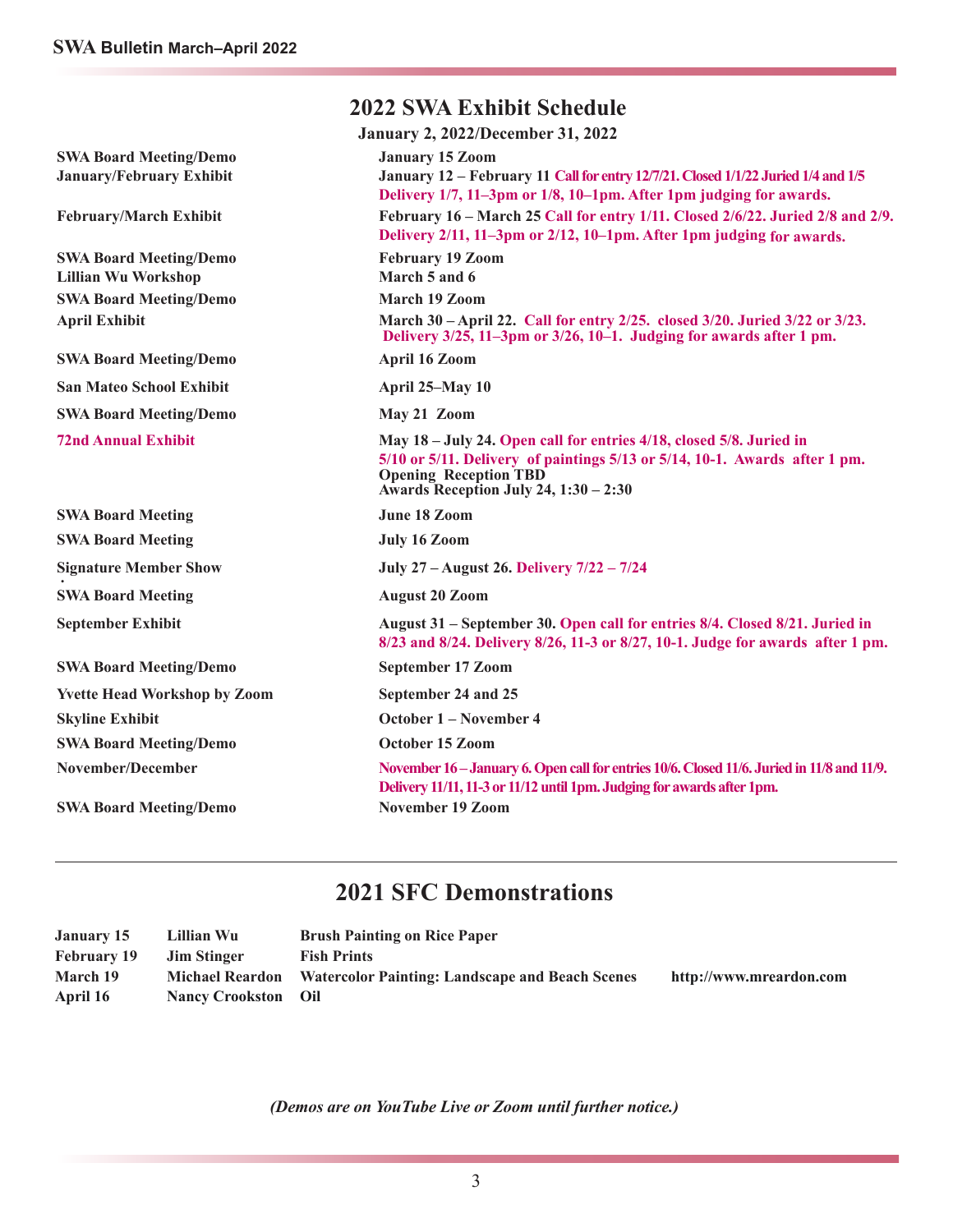### **In Memory of Gary Langdon**

We are saddened to announce the passing of Gary Langdon. He was a long time SWA member, Landscape Artist, and extraordinary teacher. Gary passed in early January 2022. He was raised in East Los Angeles and moved to the Central Valley in 1968. He worked in advertising and the retail design field. With encouragement from his wife Kathy, they followed their passion for art and began careers as artists. After some time, Gary and Kathy opened Langdon Art Studios in Fresno. They sold art supplies and taught art classes. His painting interests were landscapes and ocean scenes. Gary developed great friendships in the art community of Fresno. His painting students worked with him for years, appreciating his encouragement, support and celebration of their work. To many of us who knew Gary, we were blessed by his generosity, honest advise, and thoughtful kindness. He was our example for leading a good and meaningful life.

# **January–February 22 Exhibit**

1<sup>st</sup> Place 2<sup>nd</sup> Place

**Lynne Flodin SWA My Rhodie Watercolor** 

**Bill Ramroth SWA The Ghost Story Oil** 

**Judges: Joyce Barron Leopardo SWA and Sherry Vockel SWA**

**Participants: Barbara Alger SWA, Lu Chang, Joe Crosetti SWA, Catherine Streets Delfs SWA, Martha Diaz, Anneliese Drbal SWA**, **Sharon Slusarz Harris SWA, Susan Jochheim, Leona Marini, Yvonne Newhouse SWA, Christine Ong-Dijcks, Olga Parr SWA, Tony Pepito, William Ramroth SWA, Deborah Shea, Maria Sky, Sherry Vockel SWA, Greta Waterman and Rosemarie Willimann**

**Volunteers: Sharon Slusarz Harris and Carrie Drilling**

*See winning paintings beginning on page 5*

#### **Directions to SWA San Bruno**

**From 280:** take the San Bruno Exit east (towards the Airport). At San Mateo Avenue (approximately 1/4 mile) turn right on San Mateo Avenue.

**From 101:** exit San Bruno Avenue west over the freeway. San Mateo Avenue is immediately after the CalTrain elevated track, turn left. SWA gallery is two blocks south on San Mateo Avenue.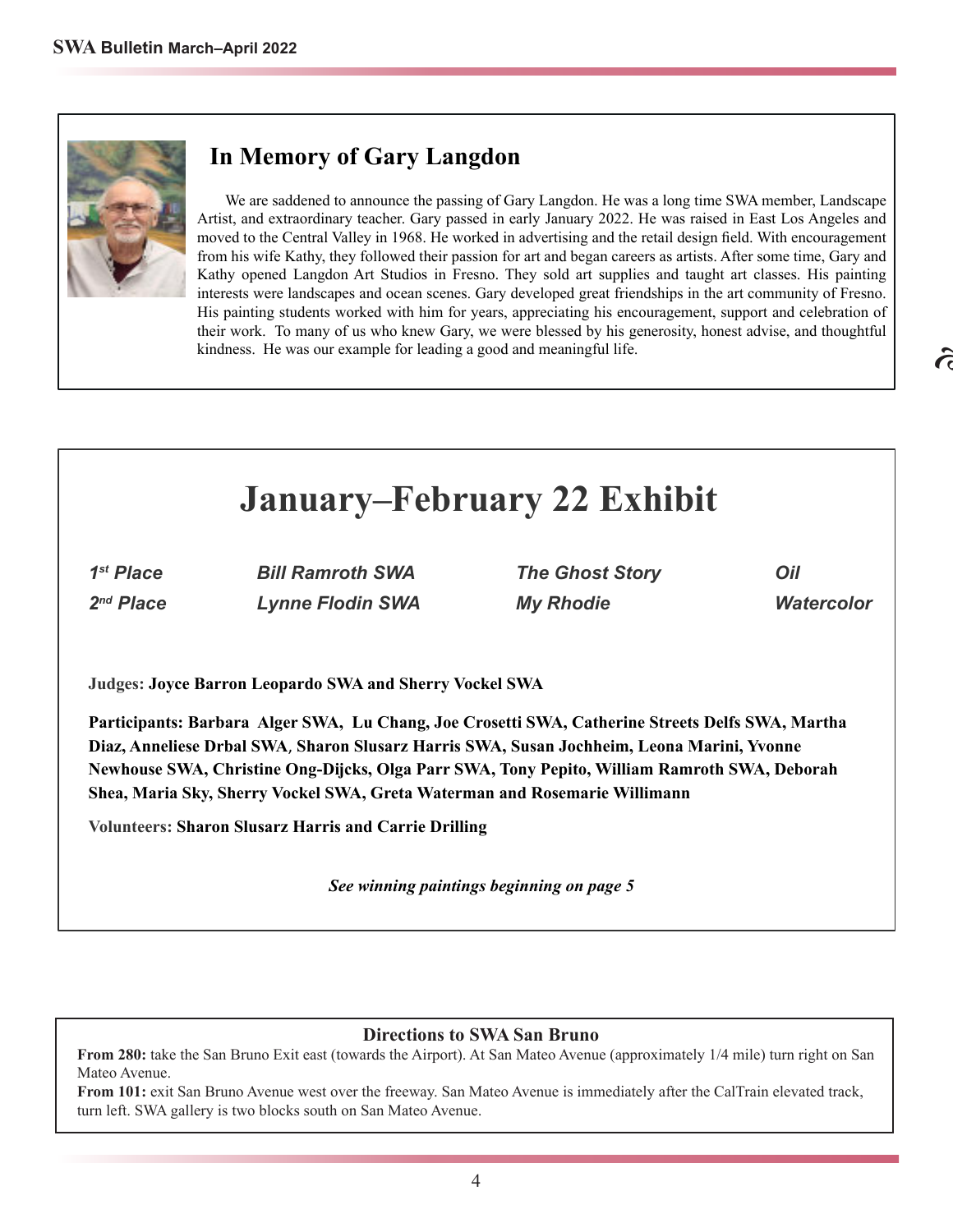# **January–February 22 Exhibit Winners**



**1st Place** *The Ghost Story* **Oil by Bill Ramroth SWA**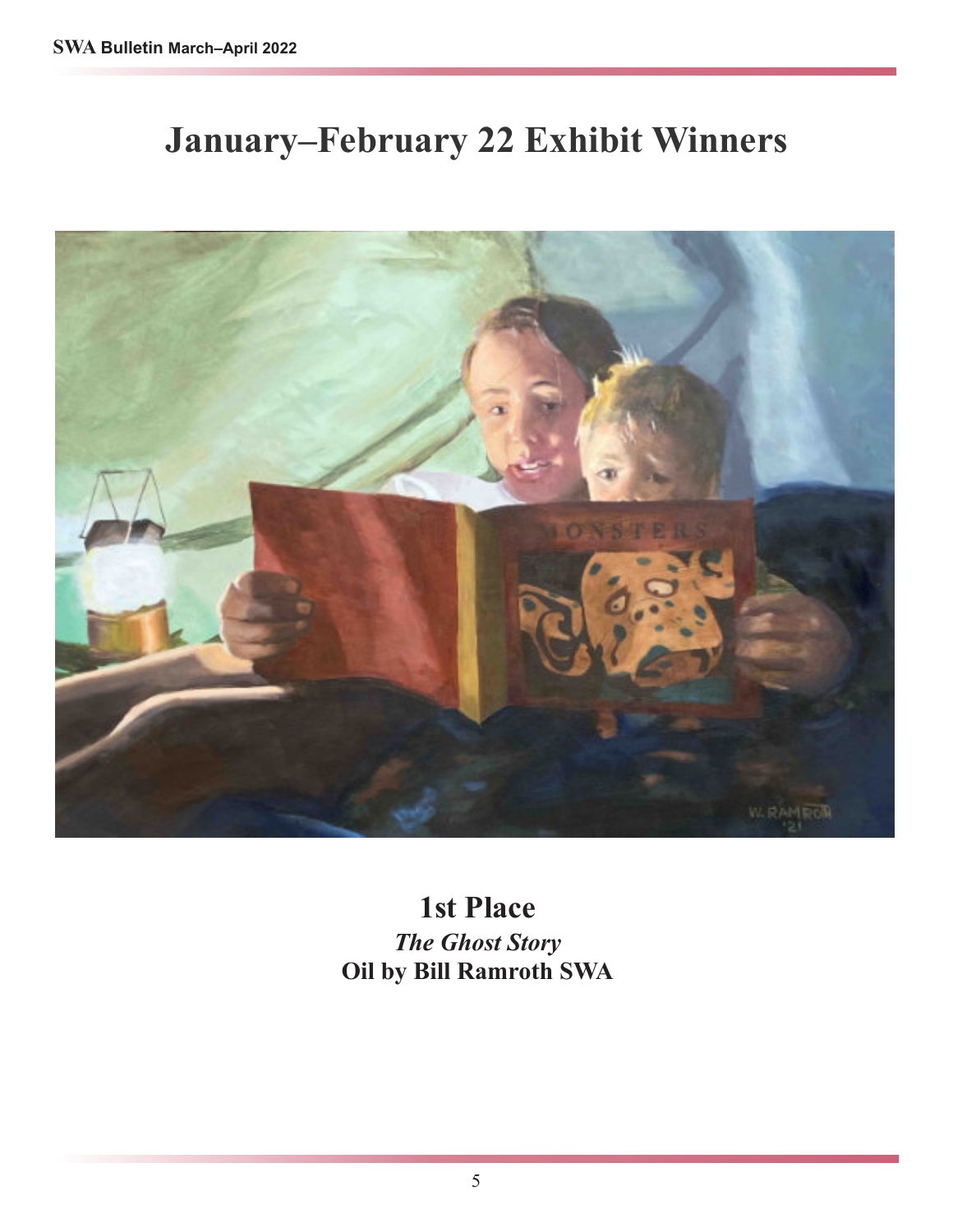

**2nd Place** *My Rhodie* **Watercolor by Lynne Flodin SWA**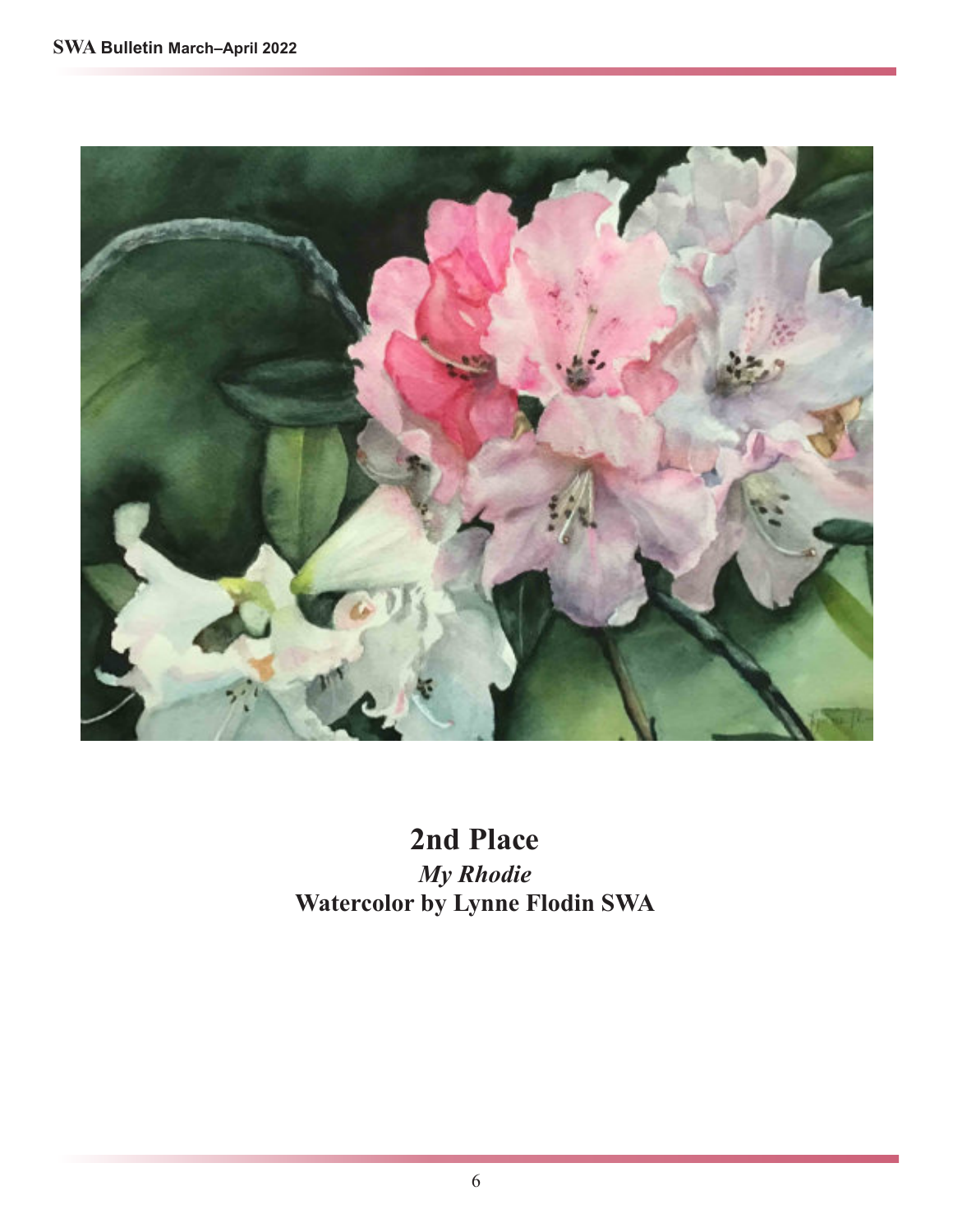# **SJVC February Show**



**Best of Show** *Palm Village* **by John Atmajian**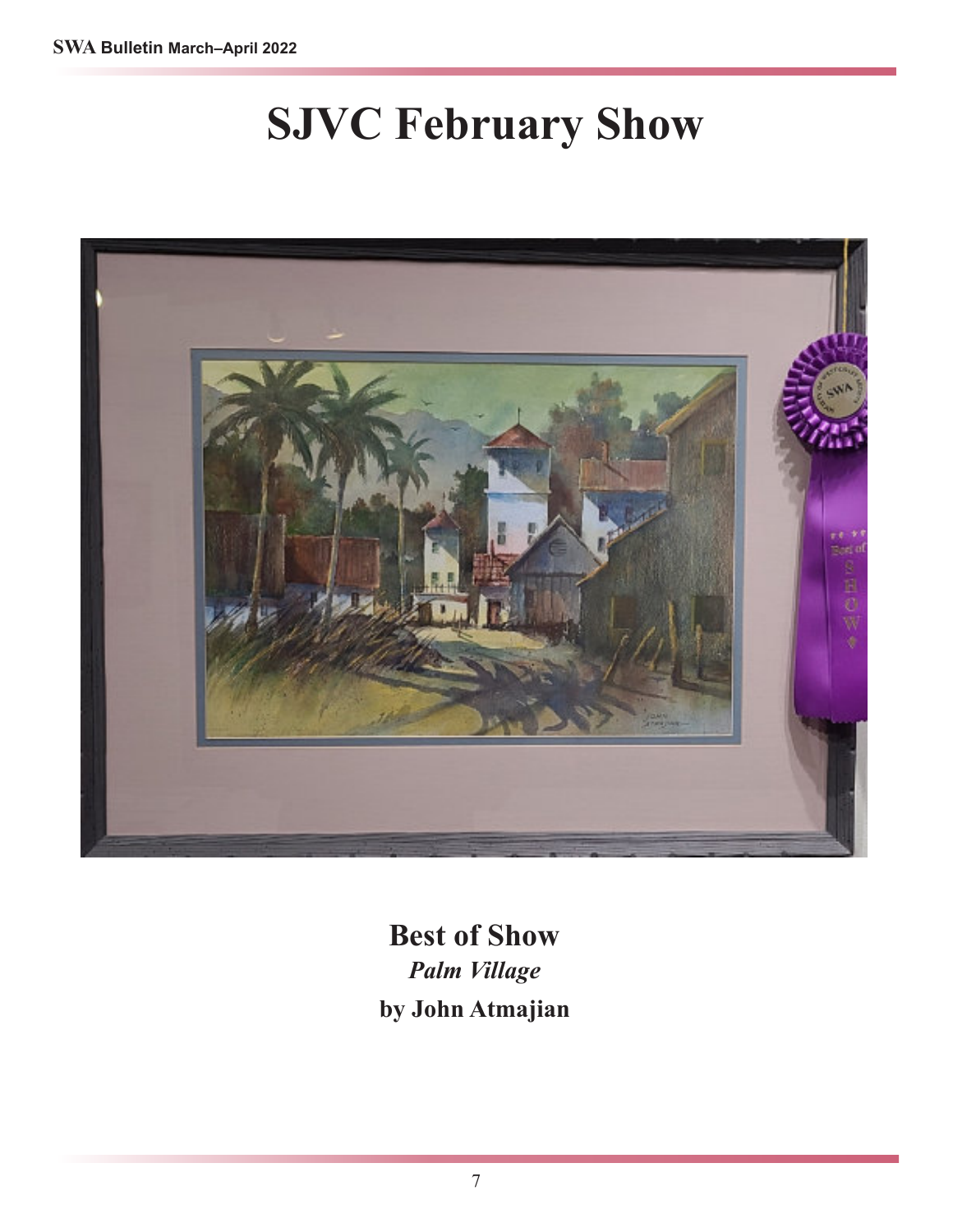# **Oils/Acrylic**



**1st Place** *Curious Bovine* **by Jesus Sepulveda**

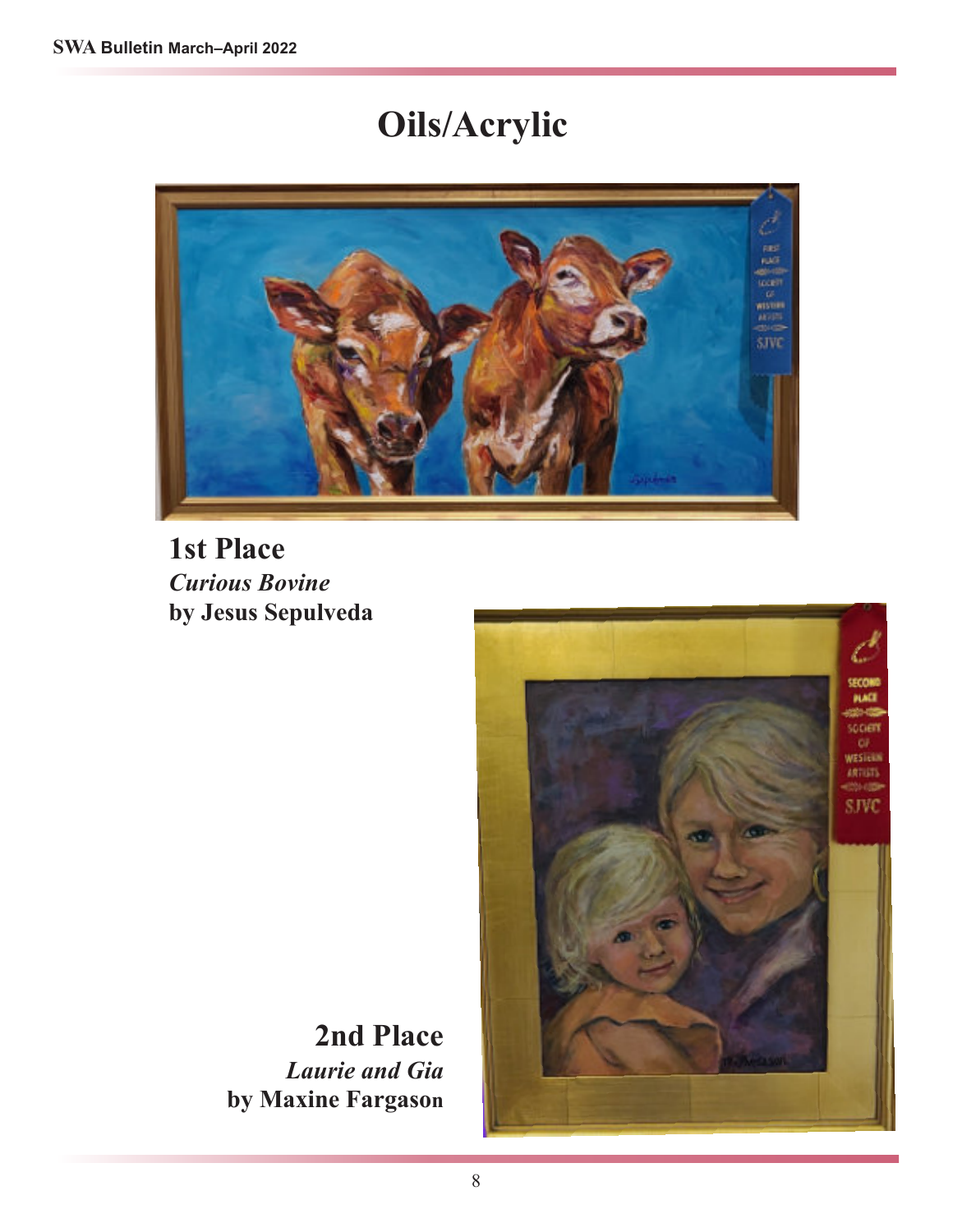## **Watercolor**



**1st Place** *A Conversation of Figs* **by Karen Johnson**



**2nd Place** *Sunday in the Park* **by Nancy Tan**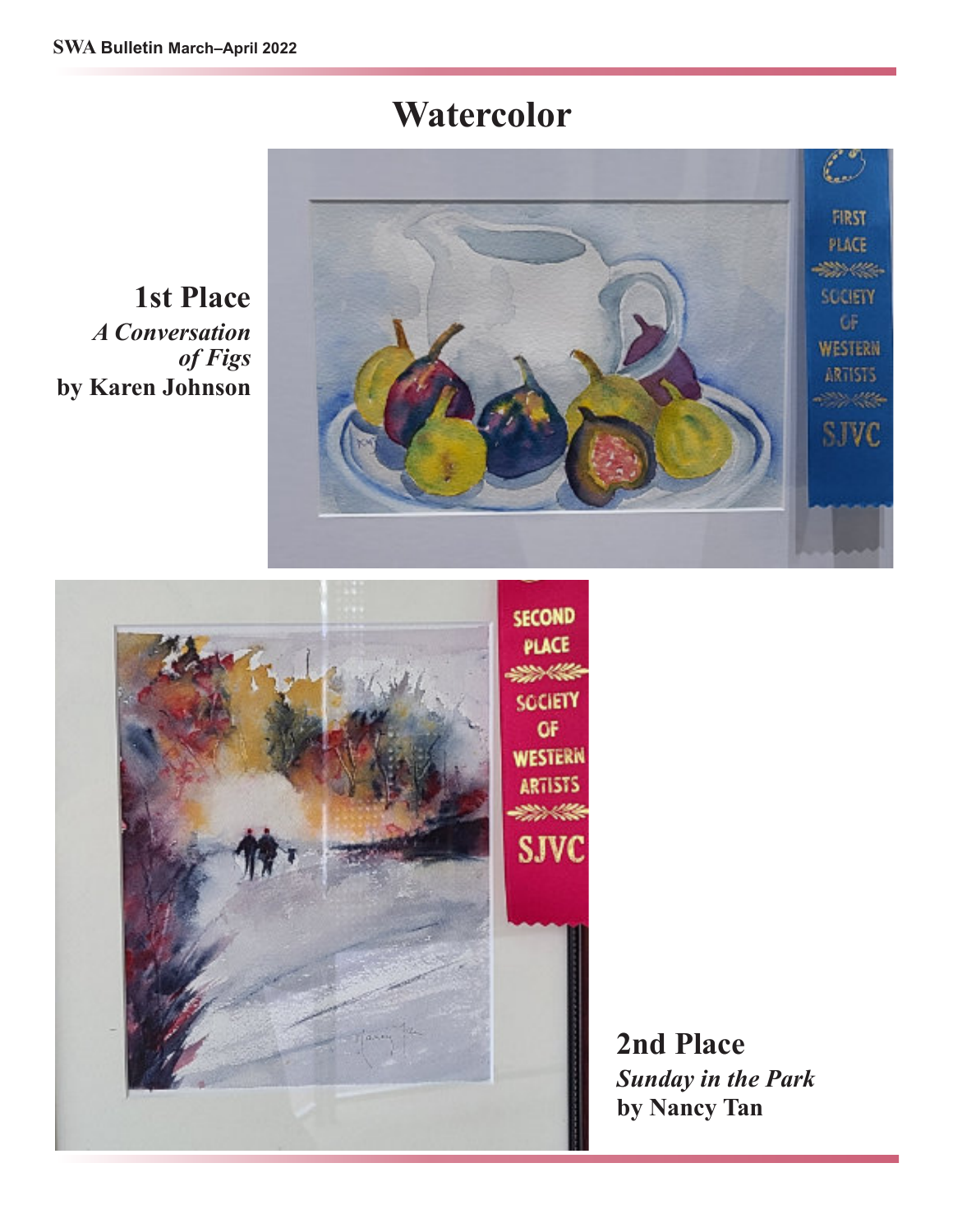# **Non-Representational**



### **First Place** *Sticks and Stones* **by Deborah Pepin**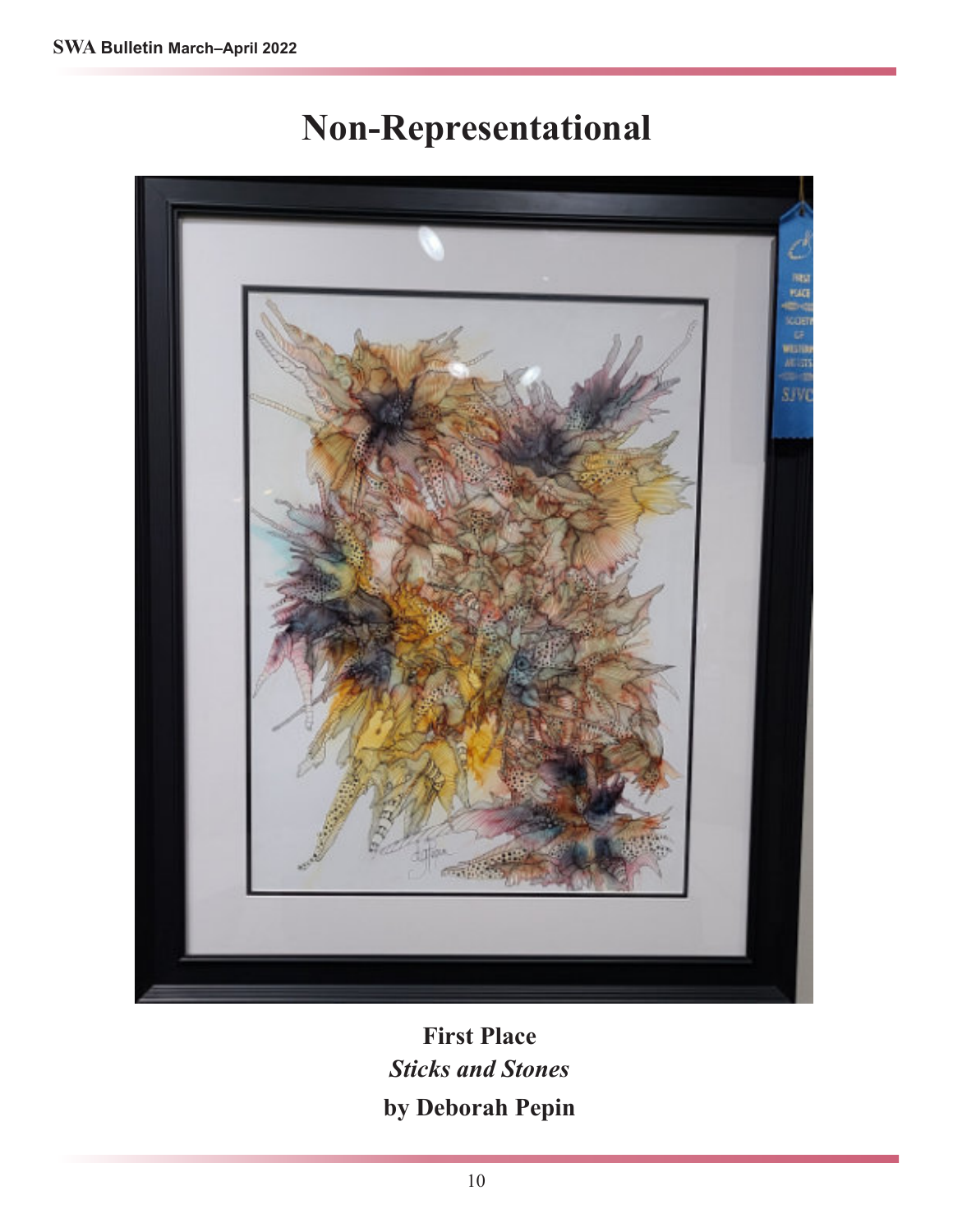

**2nd Place** *Wind Song* **by Nancy Tan**



**Third Place** *Black Hole* **by Marilyn Torchin**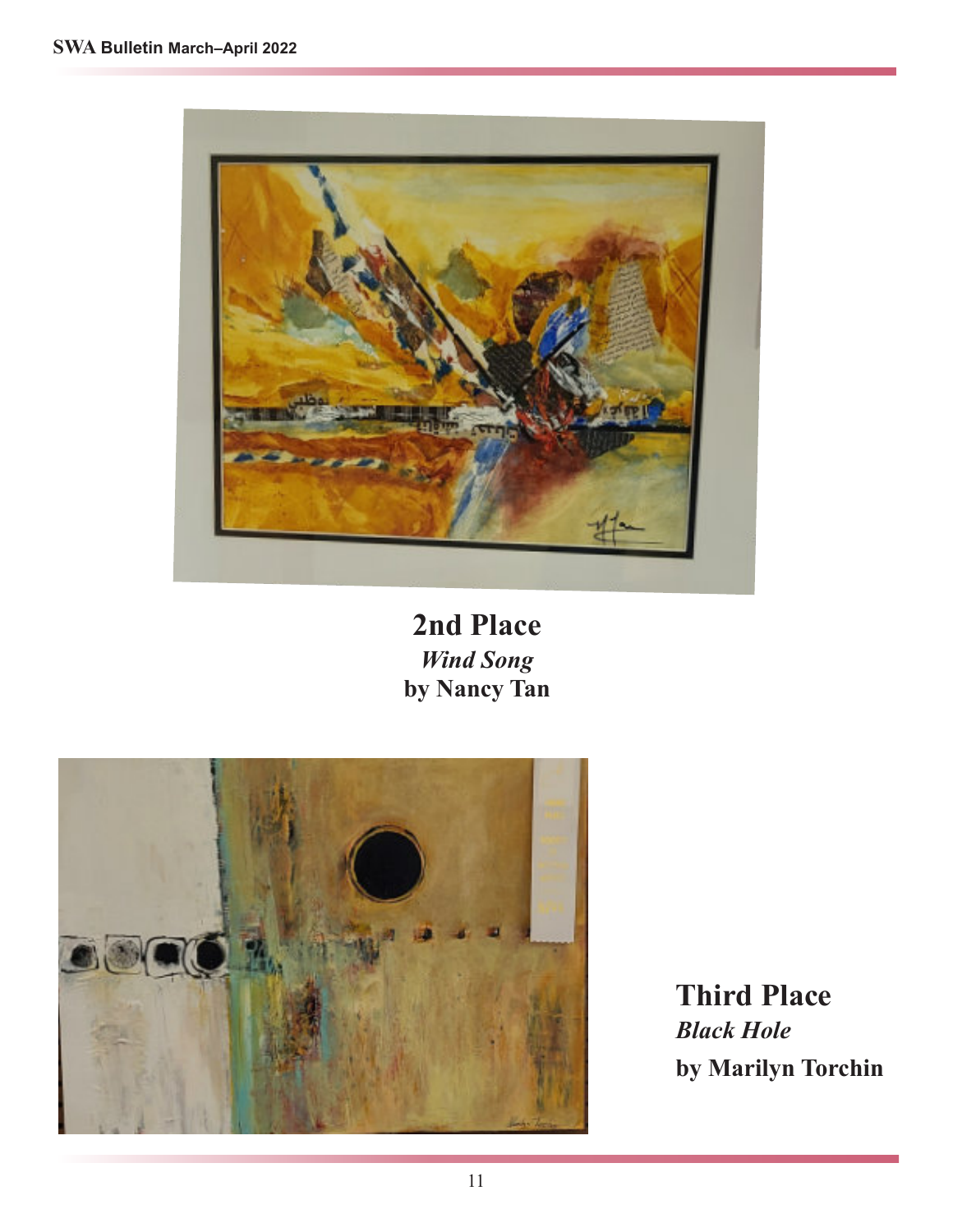# **Pastel**



**First Place** *Morning Golden Light* **by Deborah Pepin**



**2nd Place** *Light Play* **by Chris Hays**